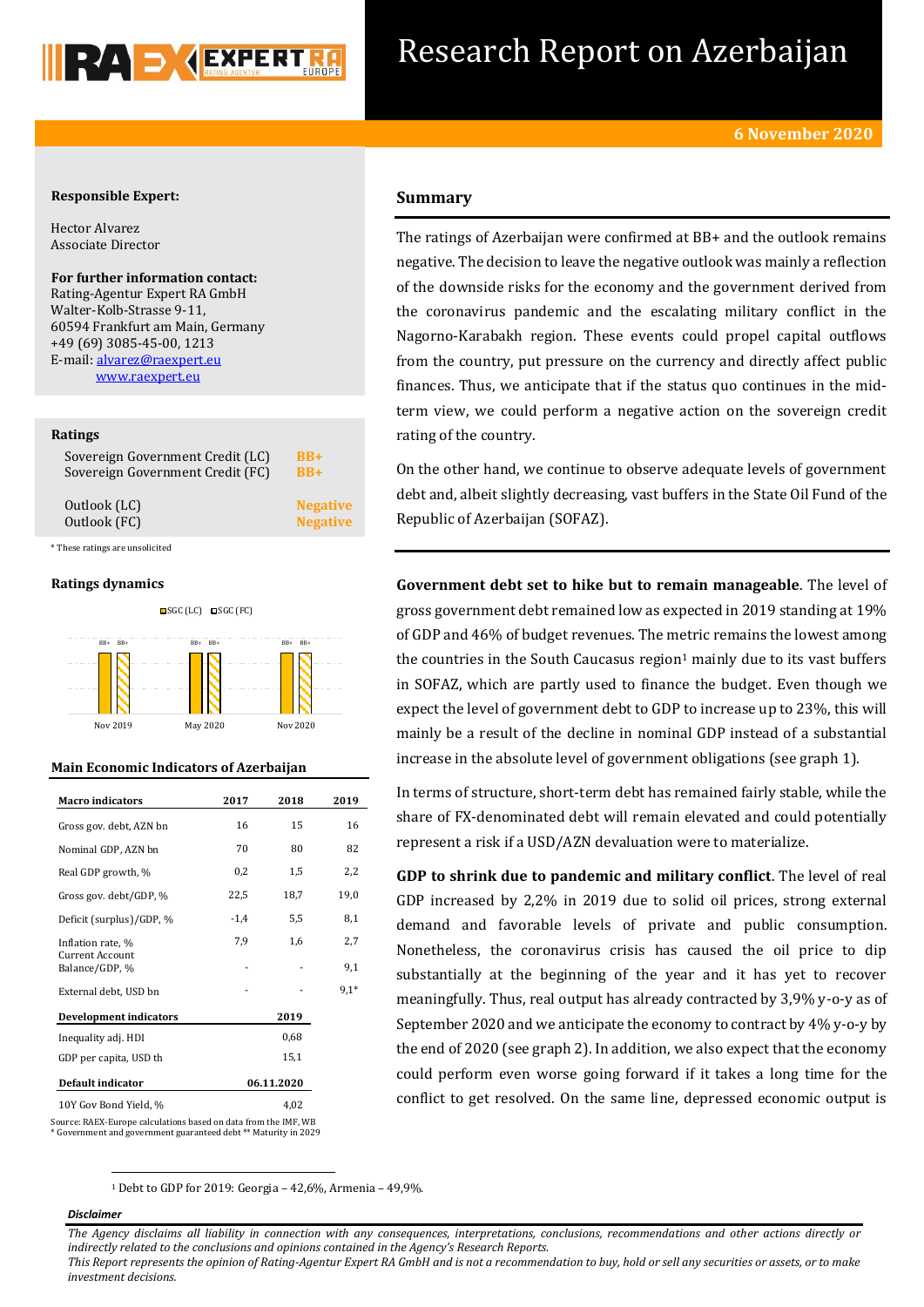# **PAD AEXPERT**

#### **Graph 1:** Government debt dynamics, %



Source: RAEX-Europe calculations based on data from the Ministry of finance of the Republic of Azerbaijan and IMF





ource: RAEX-Europe calculations based on data from the Statistical Committee of the Republic of Azerbaijan and the IMF





Source: RAEX-Europe calculations based on data from the WB and IMF

#### <sup>2</sup> Excludes gold.

#### *Disclaimer*

1

expected to cause an increase in the unemployment rate up to 7% by yearend up from 5% in 2019, still an acceptable level (see graph 2).

The Azerbaijani economy high concentration in the hydrocarbon sector remains in place and is a key factor constraining the sovereign rating, as it makes the economy highly vulnerable to oil demand. As of September 2020, the share of oil-related GDP in the economy was about 30%, even though this figure shows a decline as compared to 2019, it is mostly due to the steep decline in oil prices and not due to a substantial development of the non-oil sector. Moreover, hydrocarbon exports continue to account for around 90% of total exports. The undiversified economy combined with the low oil price environment and the escalating military conflict could put an extensive pressure on the economy of Azerbaijan and have a direct adverse effect on public finances.

**External position set to weaken**. Azerbaijan's strong external stance has already deteriorated due to persistent low oil prices along the year which have been mainly a result of the coronavirus pandemic. What is more, we expect the position to lose even additional strength if the military escalation in the Nagorno-Karabakh region remains for the foreseeable future. Thus, we anticipate the current account deficit to be around 3,6% of GDP in 2020 (see graph 3). Moreover, as mentioned above the share of oil exports remains elevated at around 90%, which exposes the country to additional risks as oil prices remain low. We also expect the pandemic and the military conflict to exert pressure on the AZN as it could propel a massive net outflow of funds and may cause reserves to deplete. Despite this, the government still has strong fiscal buffers in SOFAZ.

Moreover, the level of international reserves of the Central Bank of Azerbaijan (CBA) remains at acceptable levels but have remained quite flat in 1Q 2020, while the FX reserves<sup>2</sup> have been declining since April 2020 and stand at USD 7,05 bn as of July 2020 as the CBA continued to maintain the USD peg. As a result of low oil prices and the escalating military conflict, we anticipate international reserves to continue to deplete.

**Political risk in the South Caucasus region remains high and is set to increase further**. Overall, the conflict has always represented a hurdle for further economic development. In recent months, these obstacles have become even greater as the military conflict with Armenia has escalated fast to an intensity greater than in 2016. What is worse, there currently seems to be no sign for a quick resolution from either side. As mentioned previously, we can expect heavy negative economic and fiscal implications if the conflict lingers for the long term. The consequences will be rapid outflow of funds and less investment in the country, as the war has already

*The Agency disclaims all liability in connection with any consequences, interpretations, conclusions, recommendations and other actions directly or indirectly related to the conclusions and opinions contained in the Agency's Research Reports. This Report represents the opinion of Rating-Agentur Expert RA GmbH and is not a recommendation to buy, hold or sell any securities or assets, or to make investment decisions.*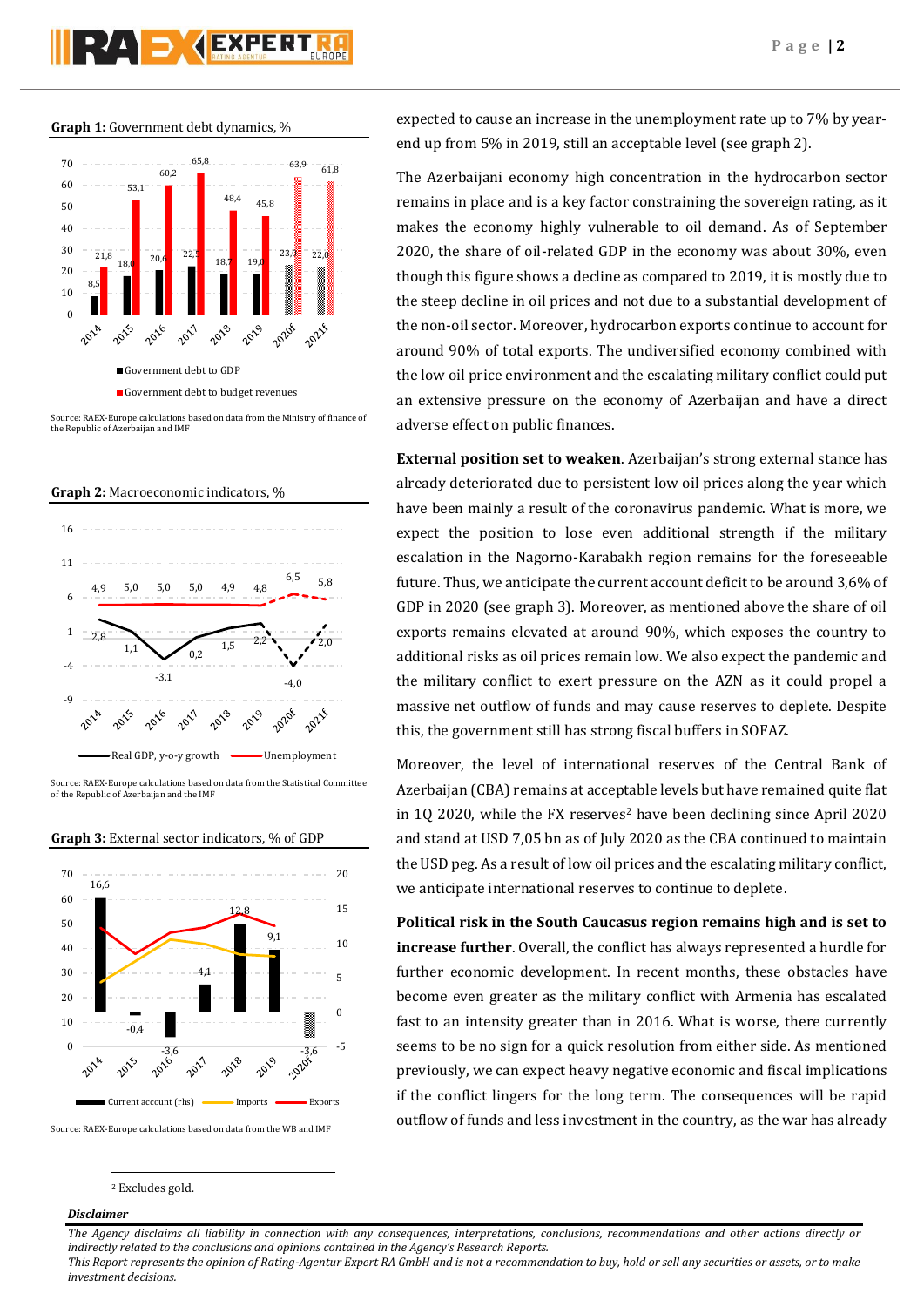

45 10 8,1 40 8 5,5 35 6 30 2,7 4 25  $\overline{2}$ 20  $\boldsymbol{0}$ 15 -2  $-1,1$   $-1,4$ 10 -4 5 -6 -4,8  $-6,3$   $-5,8$  -8<br> $-8$   $-8$   $-8$  $\theta$ 2019 2016 2014 Fiscal balance (rhs) **Revenues** Expenditures

Source: RAEX-Europe calculations based on data from the Ministry of finance of the Republic of Azerbaijan and IMF

#### **Graph 5:** Inflation, %



translated in a negative view of the business environment and lower economic attractiveness of Azerbaijan. Military spending stood at about 4% of GDP for Azerbaijan in 2019 and is expected to increase substantially if the conflict escalates further.

**Public finances will be under stress due to confrontation with Armenia and the coronavirus crisis**. The fiscal policy of the government has loosened during 2020 in order to provide support in different ways to soften the adverse effects from the pandemic. The support includes increase in healthcare spending, social assistance to unemployed, and tax benefits to companies affected by the pandemic, among others.

The assets of SOFAZ recovered in 3Q 2020 but mainly due to extrabudgetary revenues related to the foreign exchange movements and currently stands at USD 43,3 bn, still lower than the figure posted a year before. As of September 2020, AZN 8,9 bn has been transferred to the budget. The fund remains the largest source of current budget expenditures and government debt service. As of September 2020, the fund had around USD 43,2 bn, which provides a substantial financial buffer, which will contribute to weather the coronavirus crisis. Given the set of measures implemented to relive the economy and lower expected revenues, we expect the fiscal balance to turn negative in 2020 and post a figure of around -6,3% (see graph 4).

Moreover, additional military expenditures are expected as the military conflict grows. This would hurt the government's fiscal budget in a period where public finances are already constrained due to the coronavirus crisis.

**Monetary policy to support the economy and focus on USD peg**. The monetary policy of the CBA has turned accommodative in 2020 as it tries to propel credit growth and, as a consequence, economic activity amid the coronavirus crisis. After a series of reference rate cuts during the year, the CBA left the rate unchanged at 6,5%, in October 2020 (at the beginning of the year, the rate was 7,25%). Moreover, the de facto peg to the USD remains and the CBA has already used international reserves and resources from SOFAZ in order to hold the exchange rate fixed.

The CPI index grew by 2,7% in 2019 and we expect it to remain stable in 2020. As of September 2020, the inflation rate stood at 2,9% y-o-y and we expect the metric to end the year at 3% showing stability (see graph 5). However, the Nagorno-Karabakh conflict will likely cause higher net outflows of funds from the country, thus, increasing the pressure on the CBA to devaluate the currency consequently increasing inflationary pressures.

#### *Disclaimer*

*The Agency disclaims all liability in connection with any consequences, interpretations, conclusions, recommendations and other actions directly or indirectly related to the conclusions and opinions contained in the Agency's Research Reports.*

*This Report represents the opinion of Rating-Agentur Expert RA GmbH and is not a recommendation to buy, hold or sell any securities or assets, or to make investment decisions.*

### **Graph 4:** Fiscal balance, % of GDP